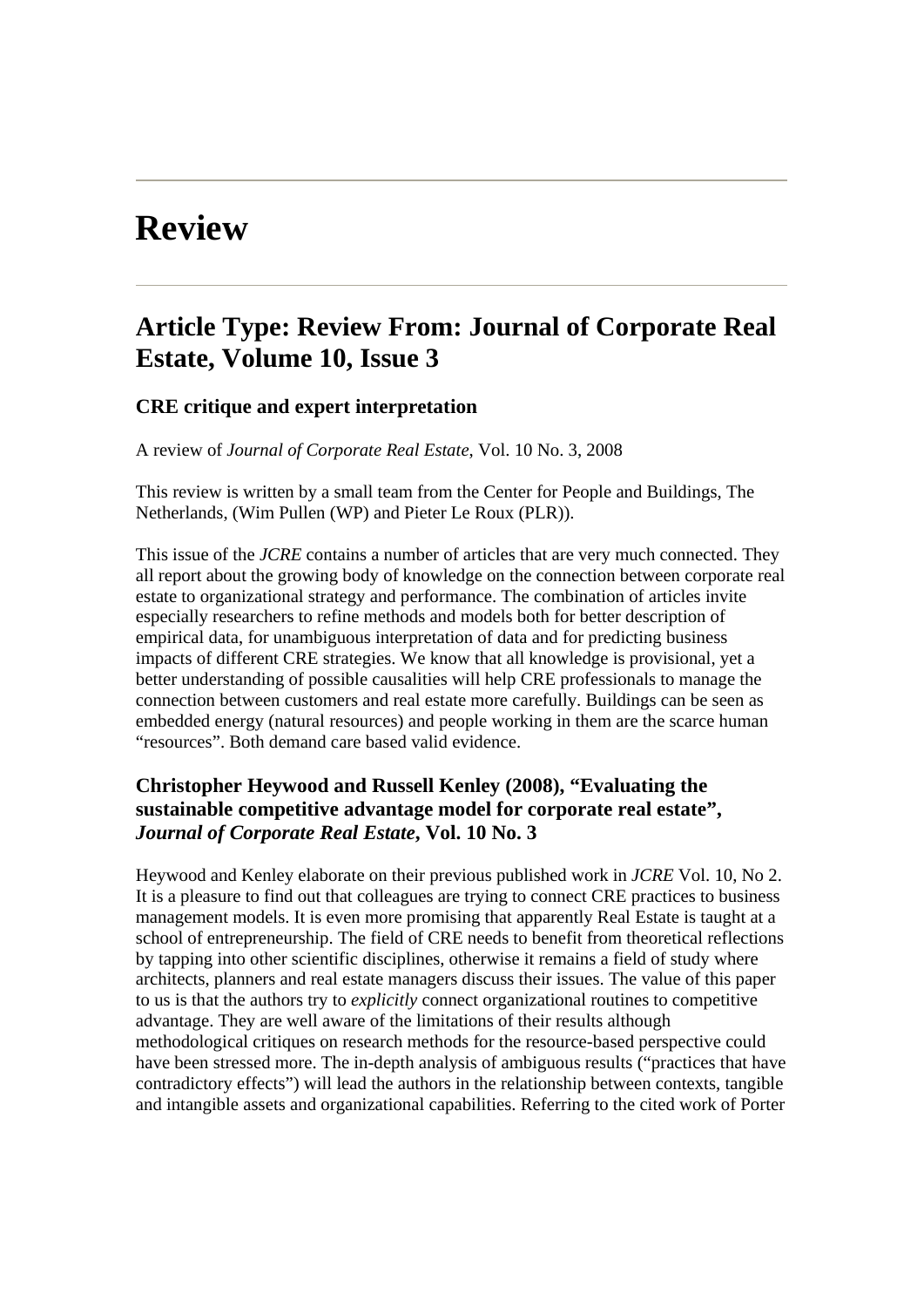(1996) I would be very interested in the analysis of trade-offs in the field of CRE. According to Porte the sustainable strategic position requires trade-offs! (WP).

#### **John McDonagh (2008), "The development of corporate real estate asset management in New Zealand ",** *Journal of Corporate Real Estate***, Vol. 10 No. 3**

It is always a pleasure to read studies with an intertemporal component. They challenge the reader to ask questions about effects and their causes. Obviously changes in the CRE practice in New Zealand occurred in the years since 1992. The authors describe them. The level of analysis might have gone deeper for the reader. Two observations have to be made. CRE businesses in New Zealand seem to have a real estate focus. The first is that authors conclude that "some organizations are 'stuck' in the lower levels of (CRE) evolution" and in the mean time the fact that senior managers say they are not in the real estate business. This is striking. This answer might be biased by the framing of the underlying questions. But one might have expected that CRE would have been more focused on the contribution to corporate benefits, or (when compared to the previous article by Heywood and Kenley) to sustainable competitive advantages!

The other observation is about cause and effects. Does the improved existence and quality of strategic CRE plans imply (or cause) better results in the ambition to minimize costs? The fact that scores in the senior management attitude diagram show no progress in the perception "that CREAM can reduces financial risk" make me feel that the CRE profession developed substantially but the results are still the same. The CREAM benefits in the domain of Innovation (Heywood and Kenley) might be an important focus of New Zealand's future CREAM research projects. (WP)

## **Curtis A. Knapp and Jennifer Oliver (2008), "Boosting organizational performance and CRE credibility through occupancy planning",** *Journal of Corporate Real Estate***, Vol. 10 No. 3**

As soon as authors are using words like "boosting" in the title of an article or presentation I become suspicious. Am I going to read about productivity increase of 20-40 per cent? I did not know what to expect. But having read the article I am left with mixed thoughts. The authors explore the domain of occupancy, with a special interest in excess space and in space management. They refer to a Jones Lang LaSalle survey of top CRE leaders. When was the survey executed? How many CRE managers responded? What is meant by top CRE leaders? Some statistics in a methodology section of the article could have created a better understanding the reference material.

When a CRE manager (whether top leader or just a normal professional) has to deal with excess space or shadow vacancy this articles provides a clear approach. Step by step readers' awareness of what to do and how to do it is raised. The criteria for an effective chargeback model are given and raise the necessary *questions* about business planning and operations. Just by asking those the CRE manager shows he is eager to play his team role in the company. Some of those questions are about strategy; they deal with the CRE